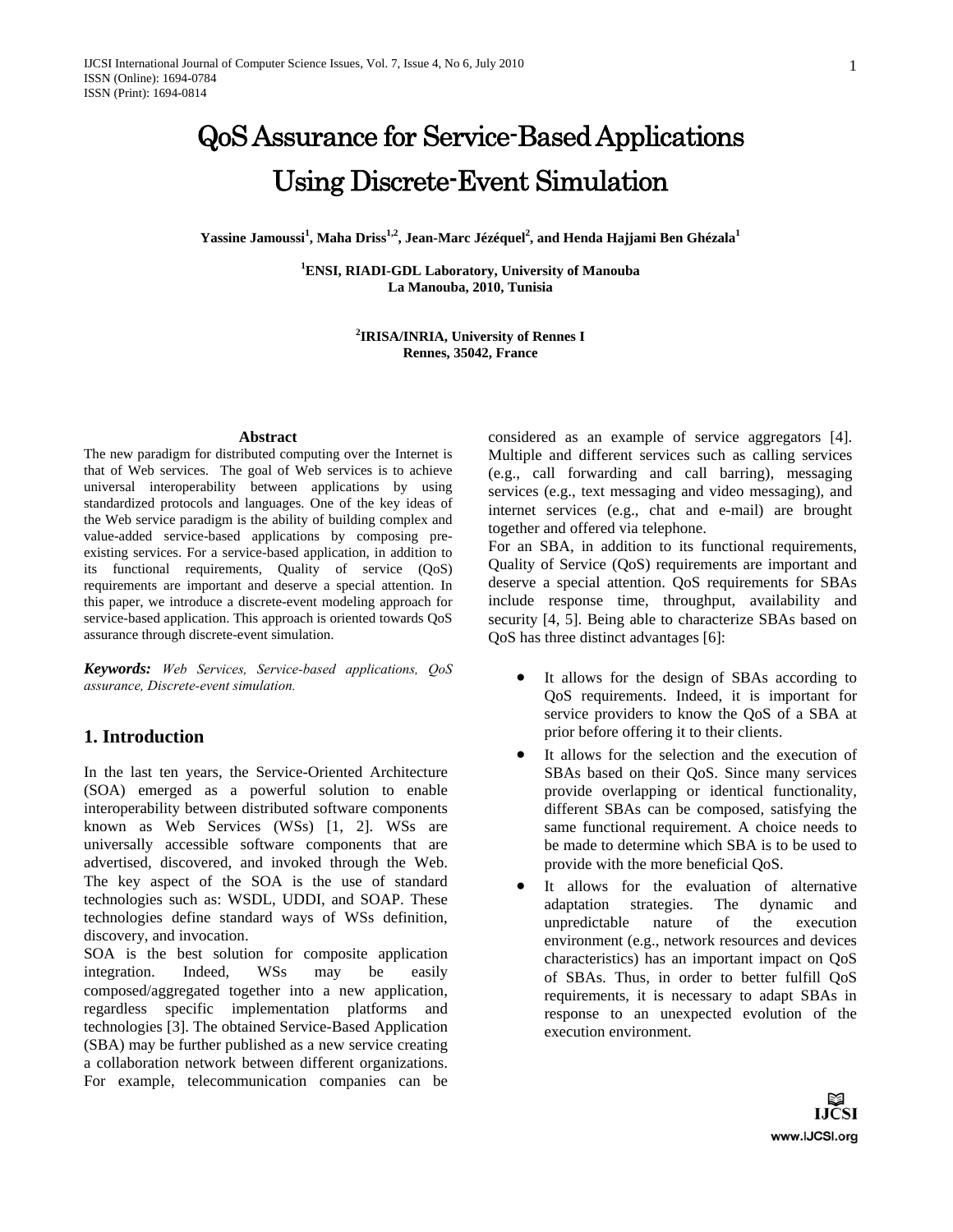To assure the desired QoS requirements for an SBA, different analytical quality assurance techniques can be used. The goal of these techniques is to evaluate QoS and uncover quality defects in the SBAs after they have been created. An example for analytical quality assurance techniques is simulation. The goal of the simulation technique is to emulate the conversational behavior of the atomic WSs of an SBA. In this paper, we adopt a special case of simulation that is Discrete-Event Simulation (DES) to assure QoS of SBAs. DES has proved its effectiveness for diagnosing the QoS of software applications [7, 8]. To perform DES, we propose a discrete-event modeling approach for SBAs. This approach enables analytical description of SBAs and allows QoS evaluation in different status and conditions of the execution environment. To assure QoS evaluation, we define a lightweight quality model for WSs focusing on essential properties of QoS that play a critical role for the effective management of WSs. These properties are measured by DES technique. We propose also a context model that supports an explicit description of the execution environment. This model is depicted into the simulation model in order to provide a context-based approach for evaluating QoS of SBAs. Our approach is supported by a simulation framework named *SBAS*.

The remainder of the paper is structured as follows: Section 2 introduces an overview of the Web services architecture. Section 3 reviews QoS assurance techniques for SBAs. In section 4, discrete-event simulation issues are addressed. We describe, in Section 5, the proposed context model. In Section 6, we introduce our quality model and explain metrics used to measure considered QoS properties. Section 7 introduces our simulation framework *SBAS.* Case study experimental results are documented in Section 8. This paper ends with concluding remarks and future work.

# **2. Web Services Architecture Overview**

SOA is an architecture that functions are defined as WSs. According to [1, 2], WSs are self-contained, modular applications that can be described, published, located, and invoked over a network, generally, the World Wide Web. The SOA is described through three different roles: service provider, service requester and service registry. SOA requires three fundamental operations: publishing, finding, and binding. The key idea of the SOA is the following: A service provider publishes services in a service registry. The service requester searches for a service in the registry. He finds one or more by browsing or querying the registry. The service requester uses the service description to bind a service. These ideas are shown in the following figure 1. The above operations are

supported by standard technologies that are: UDDI, WSDL, and SOAP [2].

- Universal Description, Discovery, and Integration (UDDI) [9]: provides a registry where service providers can register and publish their services.
- Web Services Description Language (WSDL) [10]: is an XML based language for describing WSs. It specifies the location of the WS and the operations exposed by the WS.
- Simple Object Access Protocol (SOAP) [11]: is an XML based protocol for exchanging information between WSs or between a client and a WS in a decentralized and distributed environment.



Fig. 1 Service-Oriented Architecture

What makes the SOA attractive is the ability of creating SBAs by composing existing WSs. Such a composition is based on the common standards of WS interfaces regardless of the languages that are used to implement the WSs and the platforms where the WSs are executed. In general, the WSs have the following features that make them better in composition inside the heterogeneous environments [3]:

- Loosely coupled: WSs are autonomous and can operate independently one from another. The loosely coupled feature enables WSs to locate and communicate with each other dynamically at runtime.
- Universal accessibility: WSs can be defined, described and discovered through the Web that enables an easy accessibility.
- Standard languages: WSs are described by standard XML languages that have been considered as parts of the Web technology.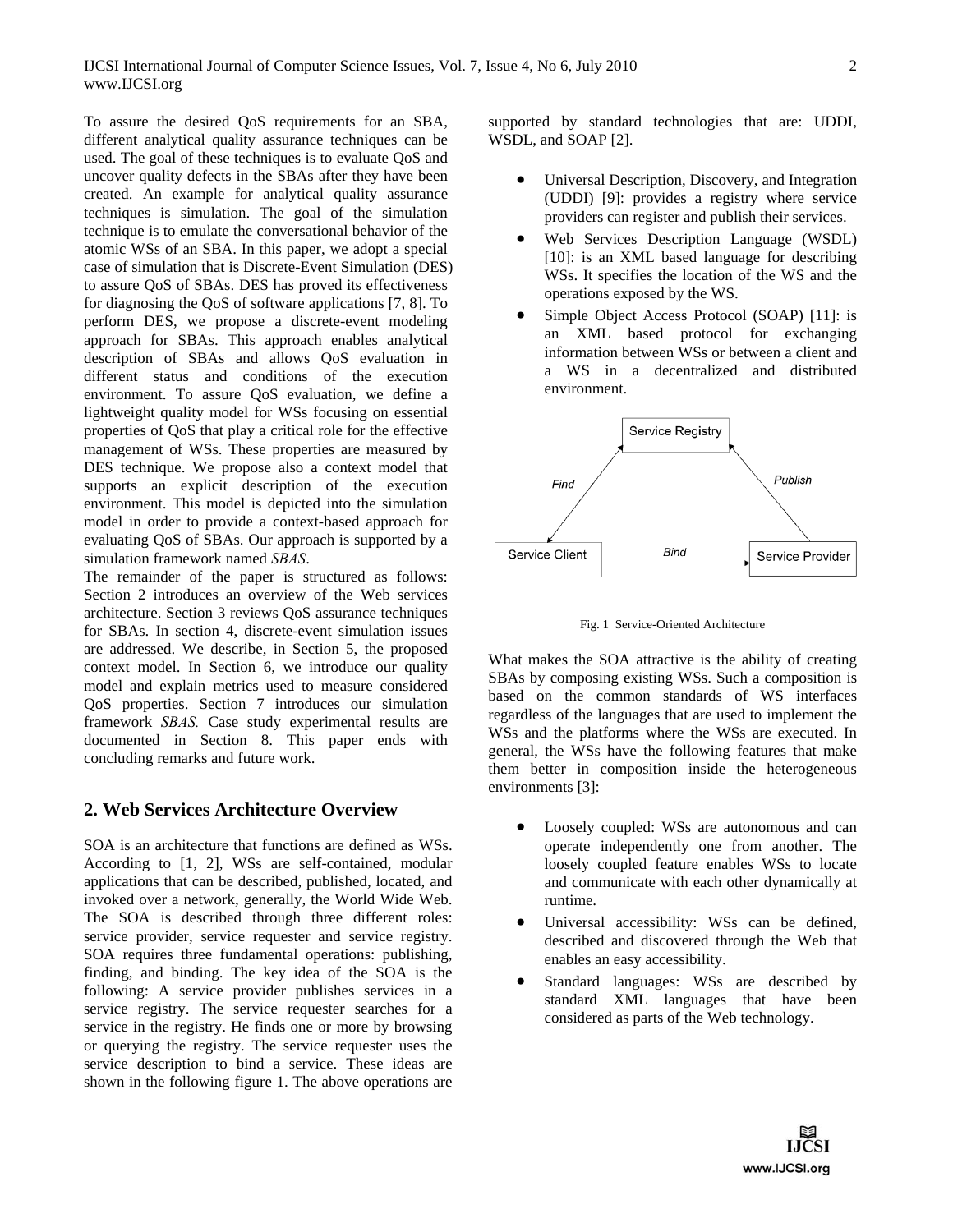# **3. Quality of Service Assurance techniques for Service-Based Applications**

By QoS, we refer to non-functional requirements of SBAs such as response time, throughput, availability, and security [4, 5]. Thanks to the dynamic and unpredictable nature of the execution environment, the management and assurance of the QoS aspects of SBAs become of utmost importance.

To achieve the desired QoS of an SBA, two complementary kinds of techniques can be employed: constructive and analytical quality assurance techniques. Figure 2 provides an overview of these techniques.



Fig. 2 Overview of Quality Assurance Techniques for Service-Based Applications

The goal of constructive quality assurance techniques is to ensure QoS and prevent the introduction of quality defects while the SBA is created. Examples of such techniques include code generation, software development guidelines, as well as templates. The goal of analytical quality assurance techniques is to evaluate QoS and uncover quality defects in an SBA after it has been created. We sub-divide the analytical quality assurance techniques into three major classes: static analysis, monitoring, and testing. These classes have been proposed in the software quality assurance literature [12, 13] and have been used in a recent overview of quality assurance approaches for SBAs [14].

This section will cover the state of the art in analytical quality assurance techniques for SBAs as our work deals with proposing DES as a new analytical testing technique to assure QoS for SBAs.

### 3.1 Static Analysis

Numerous efforts have been made by leading research groups to use static analysis to evaluate QoS and to uncover quality defects in SBAs.

The aim of static analysis is to systematically examine an SBA in order to ascertain whether some predefined QoS properties are met. Examples of static analysis techniques include formal ones, like data flow analysis, model checking, symbolic execution, type checking and correctness proofs. We present, in the following paragraphs, some relevant approaches applying static analysis to SBAs.

In [15], Nakajima uses the model-checker SPIN to verify a set of QoS properties related to SBAs. SPIN provides a specification language that describes the SBA to be a collection of automata. The properties to be checked are reachability, deadlock, and freedom. These QoS properties are expressed as formulas of linear temporal logic.

In [16], *Salaün et al.* propose an approach that uses process algebra as an abstract representation means to describe, compose, and reason on SBAs. The techniques used to check whether an SBA described in processalgebraic notations respects temporal QoS properties (e.g. safety and liveness) are referred to as model checking methods.

In [17], Foster *et al.* propose the tool LTSA-WS to verify SBAs. This tool supports verification of QoS properties (e.g. absence of deadlock and liveness) created from design specifications and implementation models of SBAs to confirm expected QoS results from the viewpoints of both the designer and implementer. Scenarios are modeled in UML, in the form of message sequence charts, and then compiled into the finite state process algebra to concisely model the required choreography behavior and to verify the required QoS properties.

In [18, 19], Kazhamiakin *et al.* and Osterweil address the problem of the verification and the analysis of SBAs defined as a set of behavioral models against various QoS requirements. The works focus on modeling and analyzing specific QoS behavioral properties of SBAs, namely asynchronous communications, data and time-related properties. In [18], Kazhamiakin *et al.* present a framework which relies on a formal model where temporal logics are exploited for the specification and the verification of the above QoS behavioral properties.

#### 3.1 Monitoring

Monitoring has been widely used in many disciplines and, in particular, in service-oriented engineering.

Monitoring is defined as a process of observing, collecting, and reporting information about the execution and the evolution of SBAs. The relevant references of monitoring are summarized in the following paragraphs.

In [20], Keller and Ludwig propose the WSLA framework for the specification and the monitoring of service-level agreements. The WSLA framework defines a language for

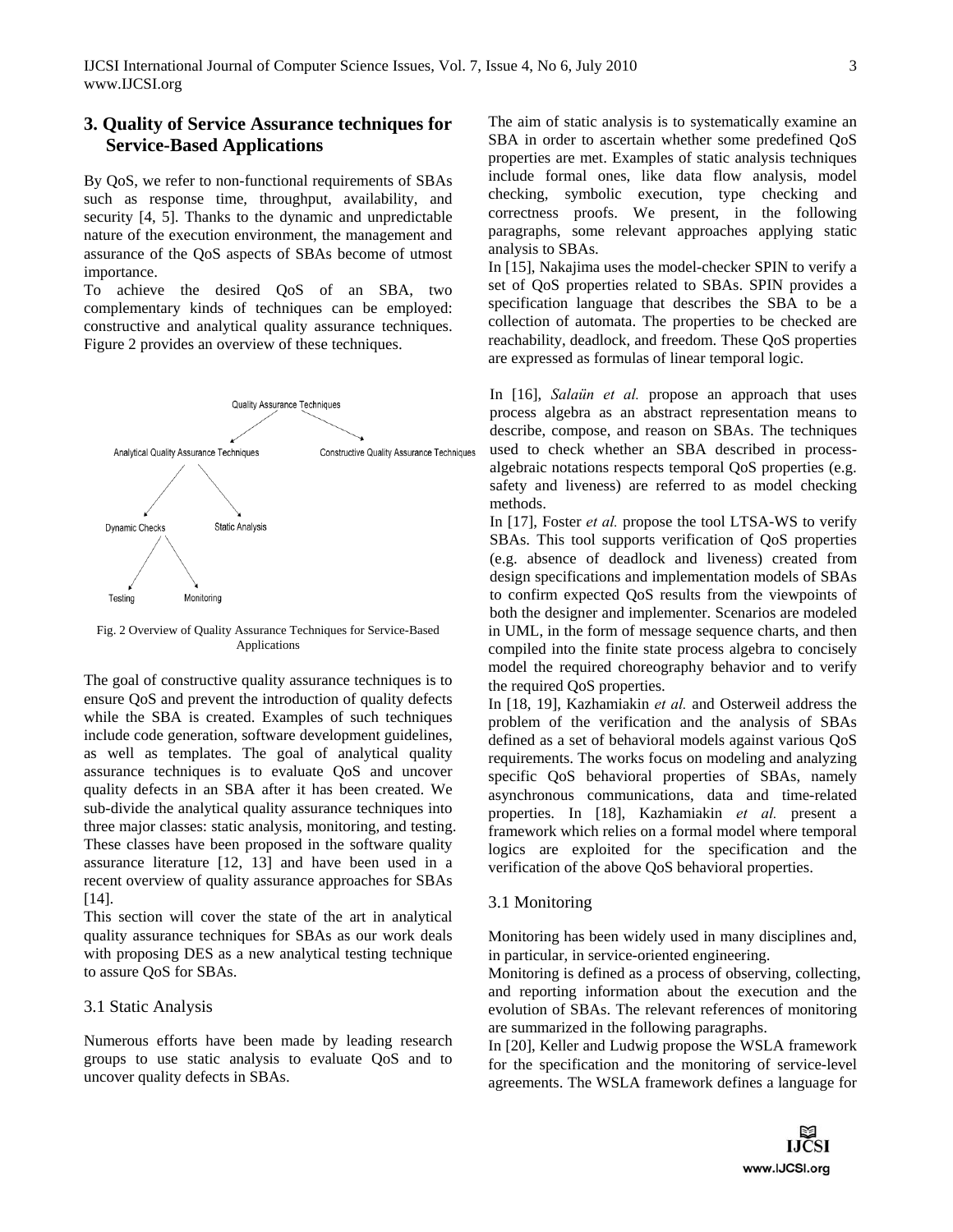the specification of contract information that allows for describing the parties involved in the agreement, the relevant QoS properties, as well as the ways to observe and measure them and the obligations and constraints imposed on these properties.

In [21], Ludwig *et al.* propose an architecture and implementation for the creation, the management, and the monitoring of service-level agreements represented as WS-Agreement documents. WS-Agreement specification provides a standardized way of defining contractual information between service provider and customer. The proposed architecture is called *CREMONA*. The monitoring module of *CREMONA* is not only used to observe and detect contract violations, but also to predict future violations and to engage appropriate adaptation strategies in advance.

In [22], Curbera *et al.* propose the *COLOMBO* platform for developing, deploying, and executing SBAs. The *COLOMBO* platform incorporates the tools and facilities for checking, monitoring, and enforcing service requirements expressed in WS-Policy notations. WS-Policy notations define the QoS assertions that can be attached to a particular WS, operation, or a message type.

In [23], Baresi and Guinea propose the run-time monitoring framework *DYNAMO*. *DYNAMO* uses an expressive monitoring language namely WSCoL for specifying monitoring rules. *DYNAMO* oversees the execution of SBAs by checking monitoring rules and by reacting as soon as they are violated by means of the associated adaptation strategies. In [24], Baresi *et al.* extend this work for what concerns the kind of properties the approach can monitor. The extended specification language, namely Timed WSCoL, allows for specifying temporal QoS properties over the events that occur during the SBA execution.

### 3.1 Testing

Testing is a frequently used technique for the analysis and the prediction of QoS of SBAs.

The goal of testing is to systematically execute SBAs in order to uncover QoS defects. During testing, the SBA which is tested is fed with concrete inputs and the produced outputs are observed. The observed outputs can deviate from the expected outputs with respect to functionality as well as QoS. When the observed outputs deviate from the expected outputs, a defect is uncovered. A special case of testing is simulation. Simulation allows us to predict software applications performance in different status and load conditions of the execution environment. The predicted results are used to provide feedback on the efficiency of the application. Simulating SBAs for QoS evaluation is a research area with little

previous work. Works in simulation that are the closest to ours are described by [25], [26], and [27].

In [25], Narayanan and McIlraith propose a modeltheoretic semantics as well as distributed operational semantics that can be used for the simulation, the validation, the verification, the automated composition and the enactment of DAMLS-described SBAs. To provide a full service description, Narayanan and McIlraith use the machinery of situation calculus and its execution behaviour described with Petri Nets. They use the simulation and modeling environment *KarmaSIM* to translate DAML-S markups to situation calculus and Petri Nets. In this work, three QoS properties are analyzed: reachability, liveness and the existence of deadlocks.

In [26], Chandrasekaran *et al.* focus on problems related to SBA specification, evaluation, and execution using Service Composition and Execution Tool (*SCET*).

*SCET* allows to compose statically a WS process with WSFL and to generate a simulation model that can be processed by the *JSIM* simulation environment. In this work, Chandrasekaran *et al.* have enhanced WSFL to include QoS measures obtained by performing simulation tests.

In [27], Mancini *et al.* present a framework which is aimed at supporting the development of self-optimizing, predictive and autonomic systems for WS architectures. It adopts a simulation-based methodology which allows predicting QoS properties in different status and load conditions. In contrast to [25] and [26], this work considers execution environment information in the simulation models. This work focuses on simulating only atomic WSs. It proposes also only one possible QoS optimization that is response time minimization. Enhancements are needed to simulate SBAs and to add more optimization rules for QoS properties.

# **4. Discrete-Event Simulation Modeling of Service-Based Applications**

Our work deals with using simulation as an analytical testing technique to assure QoS of SBAs.

There are two main reasons for adopting simulation techniques: first, simulation is a dynamic analytical technique that allows QoS predictions for software applications in different status and conditions of the execution environment. Second, simulation allows to tune and to evaluate software applications without experiencing the cost of enacting them. The originality of our work is the adoption of a special case of simulation that is the Discrete-Event Simulation (DES) to evaluate and assure QoS of SBAs.

In this paper, we propose a SBA modeling approach that is oriented towards QoS evaluation through DES. DES is a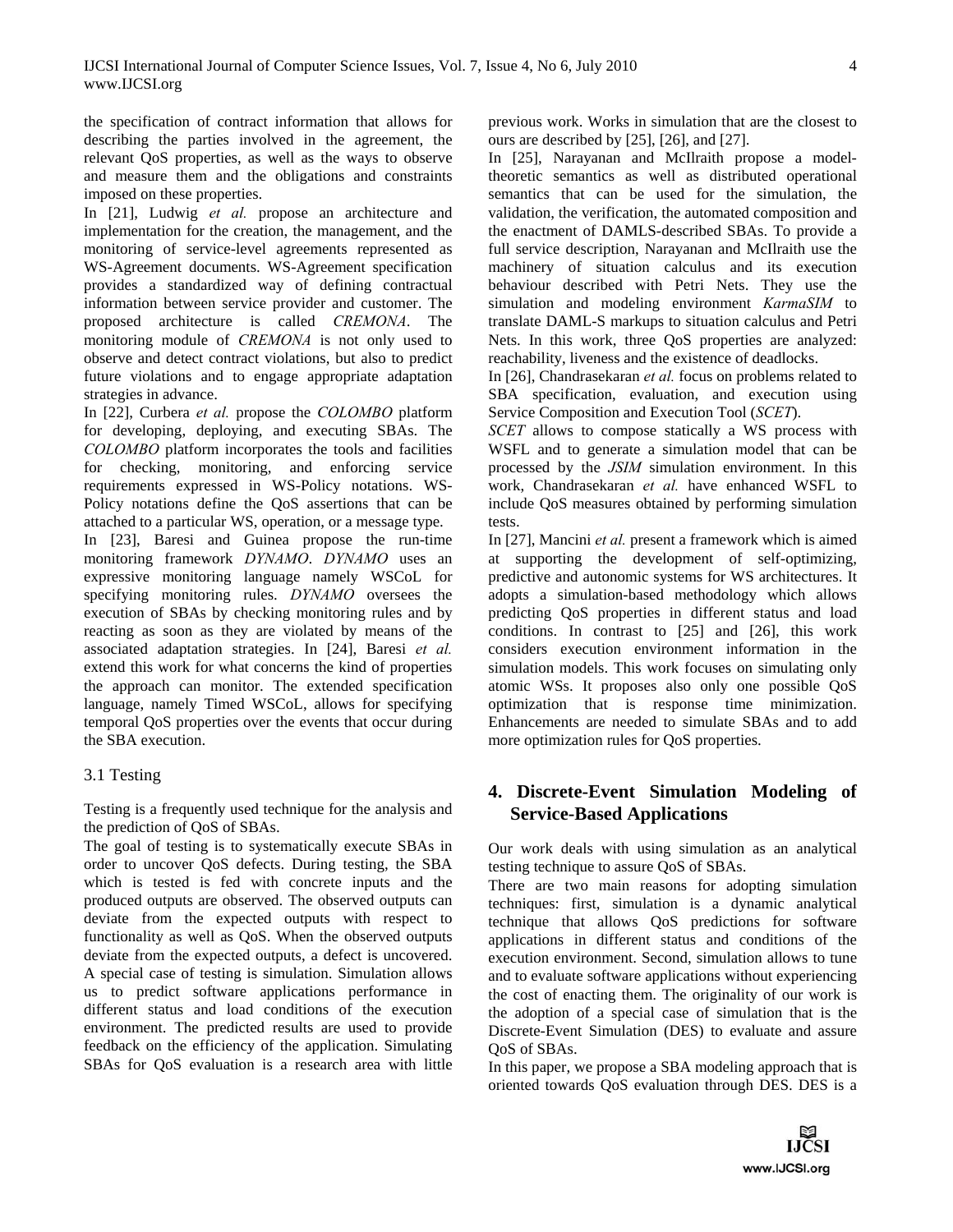kind of qualitative description of a dynamic system the behavior of which is event-driven. This technique is frequently used to analyze and predict the QoS of software applications. Giving the evolution of the operation of an application, we can analyze its behavior and evaluate appropriate quality measures. [7] and [8] are fundamental works about discrete-event systems diagnosis. DES is suitable to model the behavior of a SBA since it is composed of WSs which are decentralized and dynamic. The interactions between WSs can be modeled by a synchronized composition of several local models.

To elaborate our simulation model for SBAs, we are based on the work presented in [28] that focuses on modeling distributed applications. We model an SBA as a combination of two types of entities: distributed application and network infrastructure entities [29]. Our simulation model is shown in figure 3.



Fig. 3 Discrete-Event Simulation Model for Service-Based Applications

### 4.1 Distributed Application Modeling

The operation of the distributed applications is based on the client-server model. In this model, the client sends a set of requests to the server and the server sends a response back to the client for each request. The operation scenario is supported through specifying groups of actions:

- Processing: indicating data processing;
- Request: indicating invocation of a server process;
- Write: indicating data storage;
- Read: indicating data retrieval;
- Transfer: indicating data transfer between client and server processes;
- Synchronize: indicating replica synchronization.

Each WS is executed on a processing node. Processing action indicates invocation of the processing unit of the corresponding node and is characterized by the amount of data to be processed.

Request action indicates invocation of a server process and is characterized by the name of the server, the name of the WS, its invoked interface and the required inputs. Request action implies activation of the network, since the request and the reply must be transferred from the invoking to the invoked process, and vice versa.

There are two available actions for data storing, reading and writing, which are respectively characterized by the amount of the stored and retrieved data and the invoked server. The observations and performance analysis of SBAs have proven that SOAP messages are small and simple [30].

A transfer action is used to indicate SOAP messages exchanged between processes.

A synchronize action is needed since the replication of data is a common practice in such distributed applications. Synchronize action parameters include the process replicas that must be synchronized and the amount of transferred data.

To describe the operation of a SBA, we proceed by transforming the process behavior written in BPEL [31] into discrete-event actions. BPEL is a standard proposed by IBM and Microsoft along with several other companies to model composed Web services. BPEL defines a grammar for describing the behavior of a SBA. It is composed of fifteen activity types, some of them are basic activities and the others are structured activities. Among the basic activities, the most important ones are the following:

- $\bullet$  The  $\leq$  receive $\geq$  activity: is for accepting the triggering message from another WS;
- $\bullet$  The  $\langle$ reply $\rangle$  activity: is for returning the response to its requestor;
- The <invoke> activity: is for invoking another WS.

The structured activities define the execution orders of the activities inside their scopes. For example:

- The <sequence> activity: defines the sequential order of the activities inside its scope;
- The <flow> activity: defines the concurrent relations of the activities inside its scope.

Each activity can be translated into the discrete-event formalism as one or several actions.

Basic activities involve processing, request, and data storing actions, while structured ones involve transferered and synchronized actions.

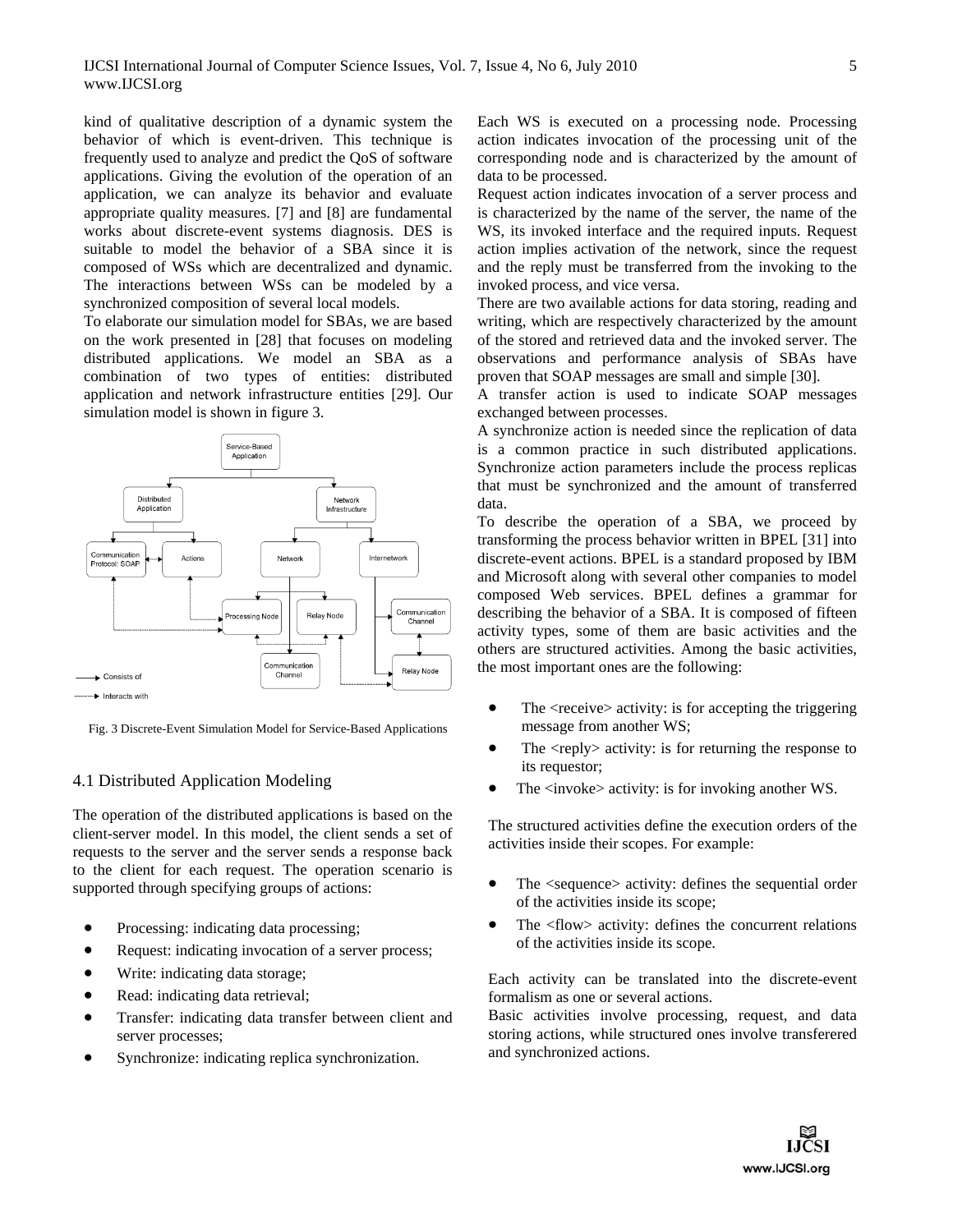#### 4.1 Network Infrastructure Modeling

In the proposed modeling scheme, the network infrastructure is considered as a collection of individual networks and internetworks, exchanging messages through relay nodes (active communication devices e.g. routers and switches). Communication channels represent protocol suites (i.e. routing protocols (OSI layers 2 and 3) and peer-to-peer protocols (OSI layers 4-7)).

According to the SOA, communication between WSs is performed through exchanging SOAP messages.

figure 4 illustrates one way of making a remote call using SOAP in OSI network reference model [32].



Fig. 4 Sending a SOAP Request under OSI

First at application level, a native data object needs to be serialized into XML as SOAP request. Then, the SOAP message is passed to HTTP level. The HTTP layer, on the client-side, needs to "handshake" with service-side by sending a "POST" request. This request initiated a TCP connection. Once receiving "HTTP: ACK", the client-side HTTP begins to send the whole SOAP message via TCP/IP. The SOAP message may be partitioned into a set of small segments at TCP layer. Appropriate headers and footers are attached to each segment as the segments are passed through Transport, Network, Data Link layers, until reaching the Network Interface Card (NIC) at the physical layer. The NIC is responsible for putting the packages onto the wire at a specific speed (network bandwidth) to next network device (such as a router or a switch), till server NIC [32]. The path from bottom (physical layer) to the top (application layer) on the service-side is opposite to the process on the client-side: the received packages are unpacked at each layer and forwarded to next layer for further retrieving.

#### 4.1 Context Model

By the term "context", we mean "information utilized by the web service to adjust execution and output to provide the client with a customized and personalized behavior"[33]. Since SBAs are operating in dynamic environments,

variations of execution context lead to variations in QoS expectations. In this work, we propose a context-based approach for evaluating SBAs performances. We consider a context model which consists of a set of elements grouped in 2 axes.



Fig. 5 Context Model

- User context: describes user preferences. To each QoS property, user attributes a weight. He chooses the value of this weight according to the level of the QoS property he needs. (e.g., execution time $\leftarrow$ 0.8).
- Computing context: describes network connectivity (e.g., Internet connectivity, locality, and bandwidth) and devices capabilities (e.g., memory capacity and CPU speed).

Context information are described in the simulation model. Context changes are modeled as discrete events.

#### 4.2 QoS Model

In [34], we define a light-weight quality model focusing on essential properties of QoS that play critical role for the effective management of WSs and that can be measured by DES technique. The QoS properties detailed above are defined in the context of atomic WSs. They are also used to evaluate the QoS of composite WSs. To provide aggregation functions for computing the QoS of composite WSs, we use the QoS computation models described by [6] and [35]. In these works, authors propose aggregation formulae for each pair QoS property/control statement (e.g., Sequence, Switch, Flow, and Loop). QoS aggregation functions are summarized in table 1.

> Response Time: it corresponds to the total time needed by a WS to transform a set of inputs into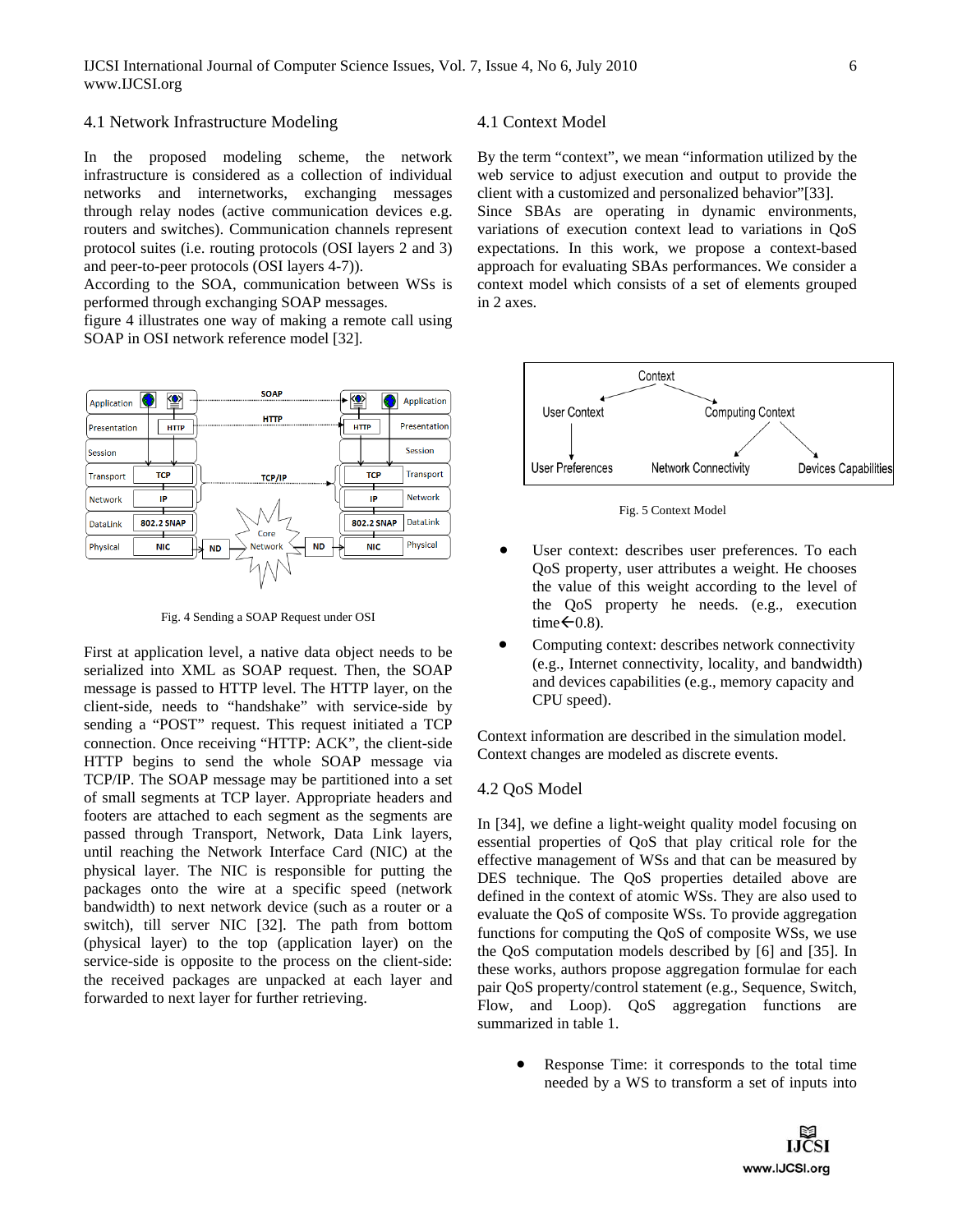outputs. Response Time (*RT*) for a service *s* can be computed as follows:

$$
RT(s) = ST(s) + DT(s) \tag{1}
$$

- Service Time (*ST*) is the time that the WS takes to perform its task.
- Delay Time (*DT*) is the time taken to send/receive SOAP messages.
- Reliability: it corresponds to the likelihood that the service will perform for its users on demand. Reliability  $(R)$  of a service  $s$  is function of the Failure Rate (*FR*):

$$
R(s) = (1 - FR(s)) * 100
$$
 (2)  
-  $FR =$  successful executions/scheduled  
executions

- Availability: it refers to the rate of Service Activity (*SA*). Availability (*A*), during a time interval *I*, for a service *s* corresponds to:  $A(s) = S A(s) / I$  (3)
- Scalability: it computes the capacity of the service to manage loads. To test the scalability of a WS, we conducted the simulation while changing the number of concurrent clients.

| <b>Aggregation</b><br>function | <b>Response</b><br>Time (RT)   | <b>Reliability</b><br>(R)     | <b>Availability</b><br>(A)    | <b>Scalability</b><br>(S)     |
|--------------------------------|--------------------------------|-------------------------------|-------------------------------|-------------------------------|
| Sequence                       | $\sum_{i=1}^{n} RT(s_i)$       | $\prod_{i=1}^n R(s_i)$        | $\prod_{i=1}^n A(s_i)$        | $\prod_{i=1}^n S(s_i)$        |
| Switch                         | $\sum_{i=1}^{n} p_i * RT(s_i)$ | $\sum_{i=1}^{n} p_i * R(s_i)$ | $\sum_{i=1}^{n} p_i * A(s_i)$ | $\sum_{i=1}^{n} p_i * S(s_i)$ |
| Flow                           | $Max\{RT(s_i)_{i\in [1n]}\}$   | $\prod_{i=1}^n R(s_i)$        | $\prod_{i=1}^n A(s_i)$        | $\prod_{i=1}^n S(s_i)$        |
| Loop                           | $k * RT(s)$                    | $R(s)^k$                      | $A(s)^k$                      | $S(s)^k$                      |

Table 1: QoS Aggregation Functions per control statement

# **4. Our Simulation Framework SBAS**

We have conducted simulation experiments using NS-2 simulator [36]. NS-2 is a discrete-events simulator; its code is written in C++ with an OTcl interpreter as a front end. NS-2 is targeted at networking research. It provides substantial support for simulation of TCP, routing, and multicast protocols over wired and wireless networks. The main advantages of such an object-oriented simulator are reusability and easy maintenance. To support SBA simulation, we have extended the C++ class hierarchy of NS-2 in order to implement HTTP, SMTP, and SOAP protocols.

Our simulation framework (*SBAS*) is modular and includes: a graphical user interface, a BPEL generator, a simulation model generator, a models library and NS-2 simulator. The

architecture of SBAS is presented in figure 6. User specifies the SBA under study. SBAS constructs corresponding BPEL model. Simulation model is implemented as actions organized in the object hierarchy of the NS-2 simulator. When simulation has been completed, results are collected and subjected to output QoS analysis.

# **5. Experimentations**

In this section, we describe three SBAs which satisfy the same functional requirement. We use our discrete-event simulation approach to evaluate QoS of each of these SBAs.



Fig. 6 Our Framework for Simulating Service-Based Applications: SBAS

To express variability modeling of SBAs, we adopt the MAP formalism [37]. A map is a labeled directed graph with intentions as nodes and strategies as edges between intentions. An intention is a goal that can be achieved by the performance of the process. Each map has two distinct intentions Start and Stop to respectively begin and end the navigation into the map. A strategy is an approach, a manner to achieve an intention. The MAP permits to capture variability by focusing on the strategy to achieve an intention and the potential alternatives to accomplish the same intention.

We consider an abstract intention *Buy books online*. Maps (described in Figure 7, Figure 8, and Figure 9) present possible refinements of this abstract intention. They model different SBAs (SBA1, SBA2, and SBA3) that ensure the same functional requirement *Buy books online*.

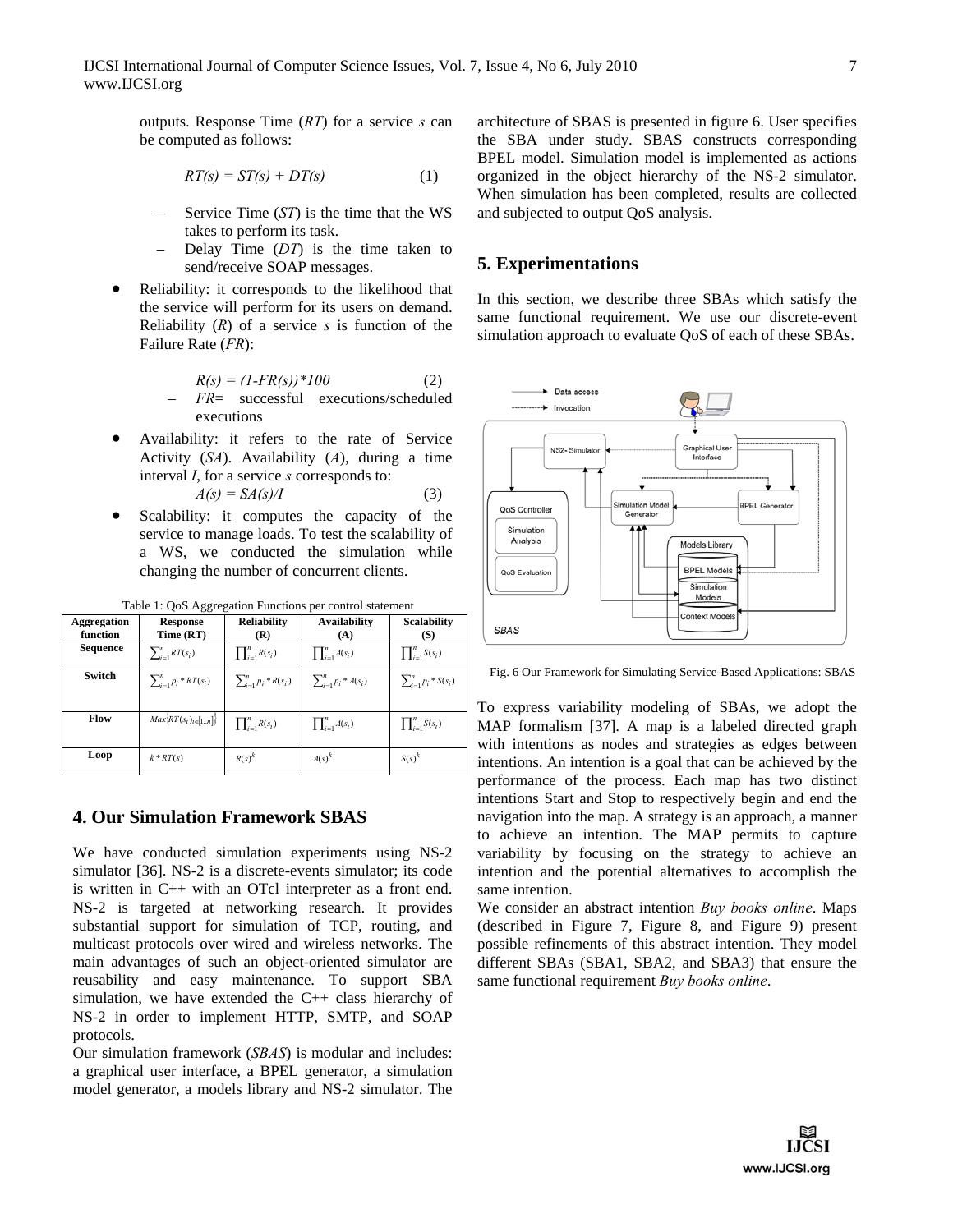

Fig. 7 Map of SBA1

SBA1 begins by invoking *SearchByISBN* (SI) service. This service allows the customer to search a book by entering its ISBN code. The total price to pay is calculated using the *CalculateTotalPrice* (CTP) service. The client's account is then checked for sufficient funds using the *CheckCredit* (CCr) service. If the client has sufficient credit, the *ReleaseOrder* (RO) service is invoked in order to send the book. Otherwise, the *SendCreditLowInfo* (SCLI) service is invoked.



Fig. 8 Map of SBA2

In SBA2, the client begins also by searching the book that he wants to buy using the *SearchByISBN* (SI) service. The *FindLowestFare* (FLF) service allows him to find the cheapest bookstore. The client's credit is then checked by *VerifyCredit* (VC) service. If the client has sufficient credit, *ChargeCard* (CC), *DispatchBook* (DB), and *SendConfirmationSMS* (SCS) are invoked. Otherwise, *InsufficientCreditSMS* (ICS) is executed in order to inform the client of his insufficient credit.



Fig. 9 Map of SBA3

SBA3 begins also by invoking the *SearchByISBN* (SI) service. The *FindPayPalBookStores* (FPBS) service allows the client to find book stores accepting PayPal payments. The client's PayPal account is checked by *CheckPayPalAccount* (CPA) service. If the client has a PayPal account, the *ChargeCard* (CC) and the *ReleaseOrder* (RO) services are invoked. Otherwise, the *CreatePayPalAccount* (CrPA) is executed to permit to the client to create a PayPal account.

Figure 10 shows the execution context of the user.

- Devices: PC, CPU: 1.86GHz, RAM: 2Go.
- Internet connectivity: NUMERIS, Modem speed: 512KB/s.
- Network: topology: user is connected to an Internet Service Provider (ISP), which is in its turn connected to Server through a Router (R).
	- Link User ISP: throughput: 512KB/s, delay: 50ms.
	- Link ISP R: throughput: 1MB/s, delay: 25ms.
	- Link R Server: throughput: 512KB/s, delay: 50ms.

Fig. 10 User's Execution Context



Table 2 illustrates the user's preferences. For each QoS property i, the user attribute a weight.

|  |  |  | Table 2: User's QoS Preferences |
|--|--|--|---------------------------------|
|--|--|--|---------------------------------|

| QoS property  | Weight         |
|---------------|----------------|
| Response Time | 0.35           |
| Reliability   | 0 <sup>3</sup> |
| Availability  | 0.2            |
| Scalability   | 0.15           |

The configuration of the simulation platform is Dual-Core based Windows XP system. For each QoS property, we performed a set of simulation experiments, and we have considered the average value. Simulation results (figure 11, figure12, figure 13, and figure 14) show that SBA1 is more reliable, available, and scalable than SBA2 and SBA3, but SBA2 is faster than SBA1 and SBA3.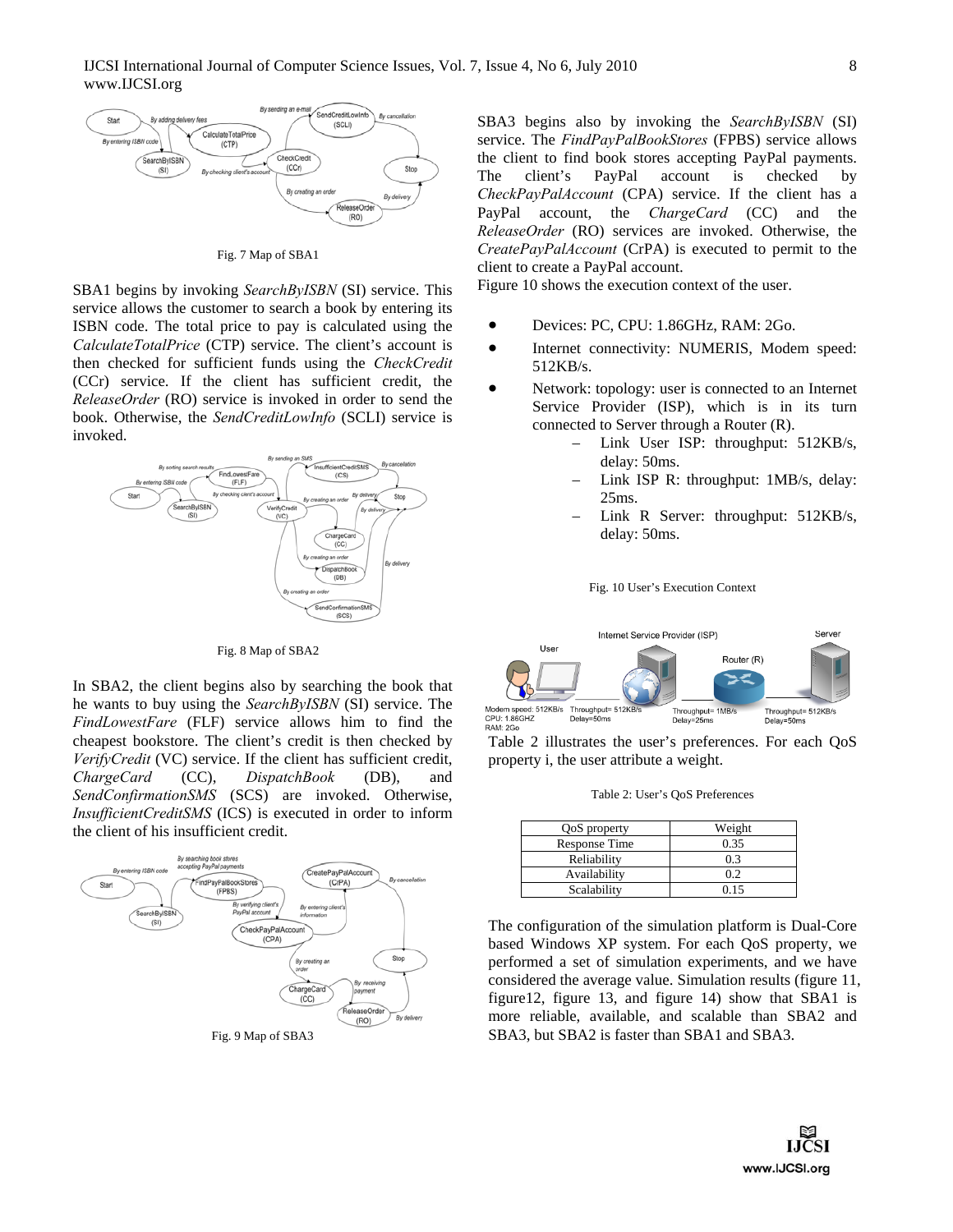

Fig. 8 Response Time Simulation Results



Fig. 9 Reliability Simulation Results



Fig. 10 Availability Simulation Results



#### Fig. 11 Scalability Simulation Results

To validate these results in order to help the user to choose the appropriate SBA, we use a Benefit Function (BF). BF is computed as follows:

$$
BF = \sum_{i=1}^{n} d_i^* \otimes_i \text{ with } \sum_{i=1}^{n} \omega_i = 1 \tag{4}
$$

Where  $d'_i$  is a normalized value of a QoS dimension (i.e., QoS property)  $d_i$  and  $w_i$  denotes the user's assigned relative importance to the dimension. As dimensions can be of different units (e.g., response time is in second and availability in percentage), in order to allow for a uniform measurement of WS QoS independent of units, data normalization is applied, which essentially transforms values of different units into comparable ones. By considering a 75% confidence interval, the dimensions that are stronger with larger values (e.g., reliability, availability and scalability) are normalized according to the following equation:

$$
f(n) = \begin{cases} d_i = 1 & \text{if } d_i - m(d) > 2 * \delta(d) \\ d_i = 0 & \text{if } d_i - m(d) < 2 * \delta(d) \\ d_i = \frac{d_i - m(d)}{4 * \delta(d)} + 0.5 & \text{otherwise} \end{cases}
$$
(5)

 $\epsilon$ 

 $\sqrt{ }$ 

While for QoS dimensions that are stronger with smaller values (e.g., response time), they are normalized according to the following equation so that smaller values contribute more to the user's benefit:

$$
f(n) = \begin{cases} d_i = 0 & \text{if } d_i - m(d) > 2 * \delta(d) \\ d_i = 1 & \text{if } d_i - m(d) < 2 * \delta(d) \\ d_i = 0.5 - \frac{d_i - m(d)}{4 * \delta(d)} & \text{otherwise} \end{cases}
$$
(6)

Where  $d_i$  is the value of dimension d for the service instance *i*, and  $m(d)$  and  $\delta(d)$  are the mean and standard deviation values for dimension *d* respectively.

The validation of SBA1, SBA2, and SBA3 has given the results shown in table 3. This validation proves that SBA1 is more appropriate for users' expectations than the SBA2 and SBA3 are.

Table 3: Validation Results

|    | <b>CDA</b> | IR A 2 | $\sim$<br>™ A ' |
|----|------------|--------|-----------------|
| RF |            |        |                 |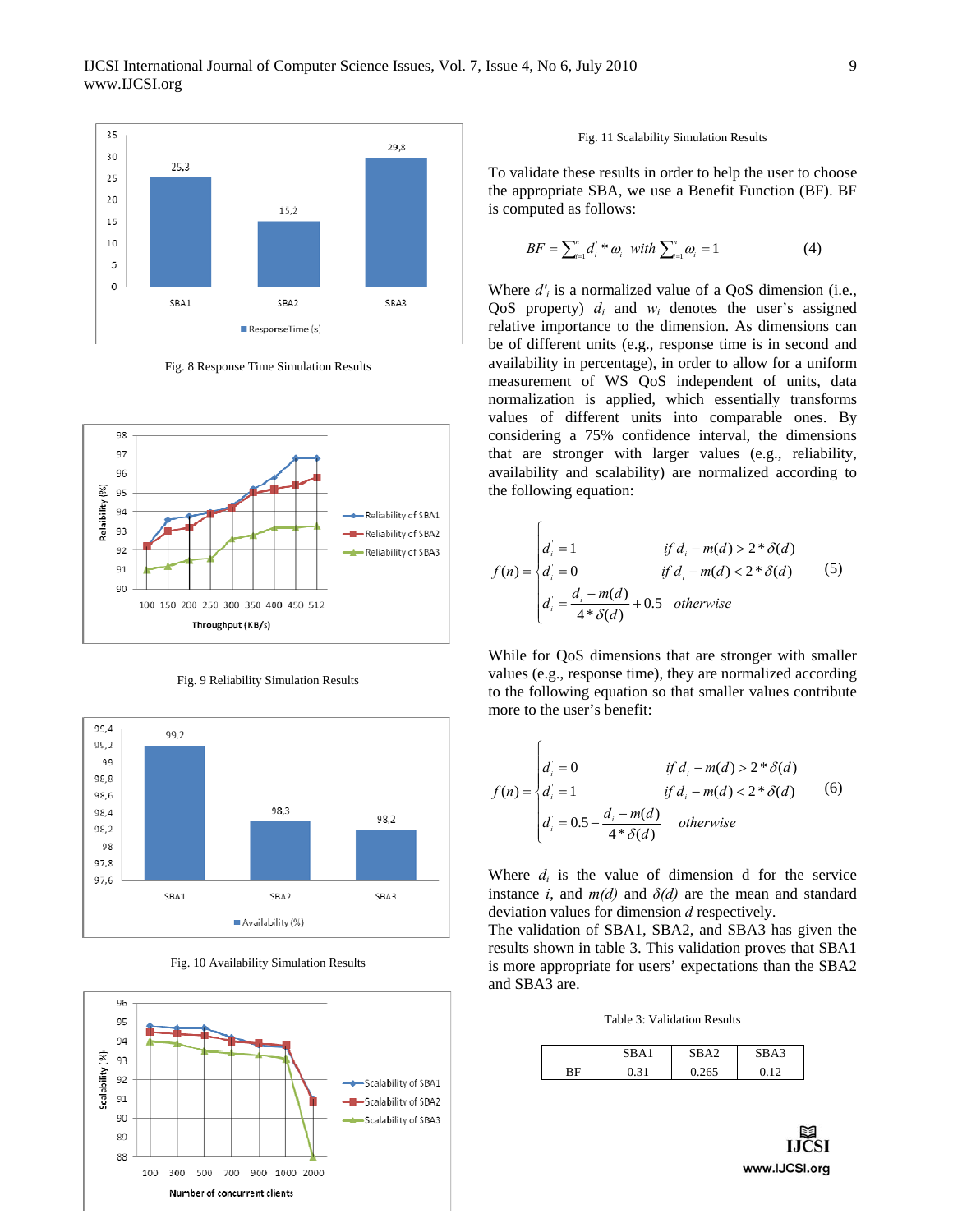# **5. Conclusion and Future Work**

In this work, we adopted a discrete-events simulation approach to evaluate QoS of SBAs. We presented a simulation modeling approach. This approach enables an analytical description of SBAs and allows QoS predictions in the different status and conditions of the execution context.

We defined a light-weight quality model considering a set of QoS properties that can be measured by simulation techniques. We proposed also a context model that describes execution environment and the user's preferences. This model is depicted into the simulation model in order to provide a context-based approach for evaluating SBAs.

To show the effectiveness of our approach, we have conducted a set of simulation experiments in order to evaluate and to validate three SBAs that provide the same required functionality.

One possible extension of our work is the support of dynamic adaptations of SBAs. It requires extensive simulation experiments to define, validate and enhance the adaptation strategies.

### **Acknowledgments**

This work has been supported by the European Communitys Seventh Framework Programme FP7/2007- 2013 under grant agreement 215483 (S-Cube). (http://www.s-cube-network.eu/).

### **References**

- [1] M. N. Huhns, and M. P. Singh, "Service-oriented Computing: Key Concepts and Principles", in IEEE Internet Computing, Vol. 9, No. 1, 2005, pp. 75–81.
- [2] F. Curbera, M. Duftler, R. Khalaf, W. Nagy, N. Mukhi, and S. Weerawarana, "Unraveling the Web Services Web: An Introduction to SOAP, WSDL, and UDDI", IEEE Internet Computing, Vol. 6, No. 2, 2002, pp. 86–93.
- [3] M. P. Papazoglou, "Service-oriented Computing: Concepts, Characteristics and Directions", in Proceedings of WISE '03: International Conference on Web Information Systems Engineering, 2003, pp. 3–12.
- [4] J. O'Sullivan, D. Edmond, and A. Hofstede, "What's in a Service? Towards Accurate Description of Non-functional Service properties", Distributed and Parallel Databases, Vol. 12, No. 2, 2002, pp. 117–133.
- [5] D. A. Menascé, "QoS Issues in Web Services", IEEE Internet Computing, Vol. 6, No. 6, pp. 72–75.
- [6] J. Cardoso, J. Miller, A. Sheth, and J. Arnold, "Modeling Quality of Service for Workflows and Web Service Processes", Journal of Web Semantics, Vol. 1, No. 3, 2004, pp. 281-308.
- [7] M. Sampath, R. Sengupta, S. Lafortune, K. Sinnamohideen, and D. Teneketzis, "Diagnosability of Discrete-Event

Systems", IEEE Transactions on Automatic Control, Vol. 40, No. 9, 1995, pp. 1555–1575.

- [8] M. Cordier, and S. Thiébaux, "Event-based Diagnosis for Evolutive Systems", in Proceedings of DX '94: International workshop on Principles of diagnosis, 1994, pp. 64-69.
- [9] Universal Description, Discovery and Integration specification 3.0.2, http://uddi.org/pubs/uddi-v3.0.2- 20041019.htm
- [10] Web Services Description Language 2.0, http://www.w3.org/TR/wsdl20/
- [11] Simple Object Access Protocol 1.2, http://www.w3.org/TR/SOAP/
- [12] L. J. Osterweil, "Strategic Directions in Software Quality", ACM Computing Surveys, Vol. 28, No. 4, 1996, pp. 738-750.
- [13] G. J. Myers, "Art of Software Testing", John Wiley & Sons (Eds.), ISBN: 978-0-471-04328-7, 1979.
- [14] L. Baresi, and E. DiNitto, "Test and Analysis of Web Services", Elisabetta (Eds.), ISBN: 978-3-540-72911-2, 2007.
- [15] S. Nakajima, "Model Checking Verification for Reliable Web Service", in Proceedings of OOPSLA '02: Workshop on Object-Oriented Web Services, 2002, pp. 20.
- [16] G. Salaün, L. Bordeaux, and M. Schaerf, " Describing and Reasoning on Web Services using Process Alge bra ", in Proceedings of ICWS '04: IEEE International Conference on Web Services, 2004, pp. 43.
- [17] H. Foster, S. Uchitel, J. Magee, and J. Kramer, "LTSA-WS: A Tool for Model-based Verification of Web Service Compositions and Choreography", in Proceedings of ICSE '06: International Conference on Software Engineering, 2006, pp. 771– 774.
- [18] L. J. Osterweil, "Formal Analysis of Web Service Compositions", Ph.D. Dissertation, 2007.
- [19] R. Kazhamiakin, M. Pistore, and L. Santuari, "Analysis of Communication Models in Web Service Compositions", in Proceedings of WWW'06: International Conference on World Wide Web, 2006, pp. 267-276.
- [20] A. Keller, and H. Ludwig, "The WSLA Framework: Specifying and Monitoring Service Level Agreements for Web Services", Journal of Network and Systems Management, Vol. 11, No. 1, 2003, pp. 57–81.
- [21] H. Ludwig, A. Dan, and R. Kearney, "CREMONA: An Architecture and Library for Creation and Monitoring of WS-Agreements", in Proceedings of ICSOC '04: IEEE International Conference on Service Oriented Computing, 2004, pp. 65–74.
- [22] F. Curbera, M. J. Duftler, R. Khalaf, W. Nagy, N. Mukhi, and S. Weerawarana, "Colombo: Lightweight Middleware for Service-Oriented Computing", IBM Systems Journal, Vol. 44, No. 4, 2005, pp. 799-820.
- [23] L. Baresi, and S. Guinea, "Towards Dynamic Monitoring of WS-BPEL Processes", in Proceedings of ICSOC '05: International Conference of Service-Oriented Computing, 2005, pp. 269–282.
- [24] L. Baresi, D. Bianculli, C. Ghezzi, S. Guinea, and P. Spoletini, "A Timed Extension of WSCoL", in Proceedings of ICWS '07: IEEE International Conference on Web Services, 2007, pp. 663–670.
- [25] S. Narayanan, and S. A. McIlraith, "Simulation, Verification, and Automated Composition of Web Services", in